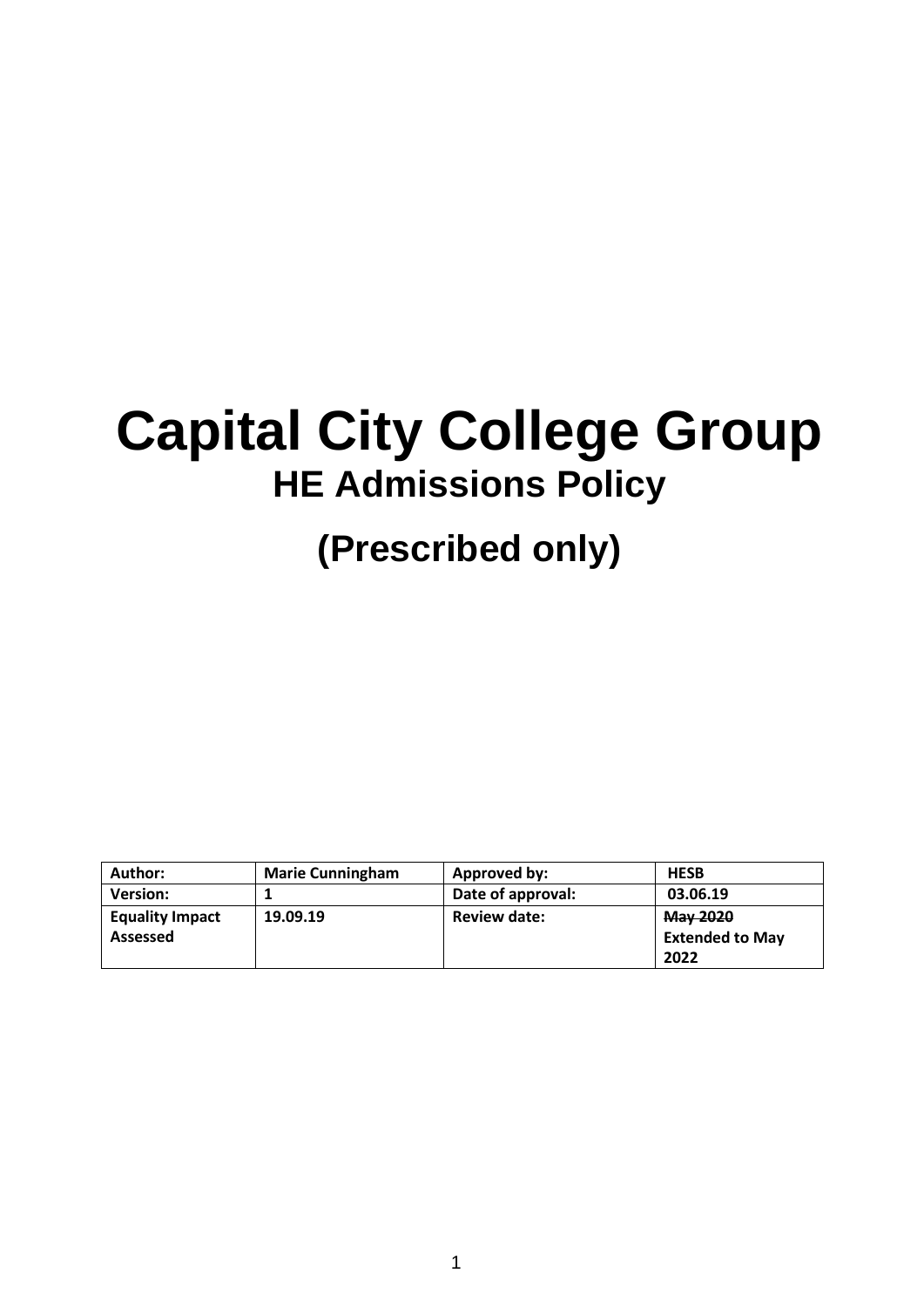## **HE Admissions Policy Contents**

|     | Mature Applicants, Prior Learning and Students returning to education  8 |
|-----|--------------------------------------------------------------------------|
|     |                                                                          |
|     |                                                                          |
| i)  |                                                                          |
| ii) |                                                                          |
|     |                                                                          |
|     | Applicants who re-apply and the re-admittance of excluded students  10   |
|     |                                                                          |
|     |                                                                          |
|     |                                                                          |
|     |                                                                          |
|     |                                                                          |
|     |                                                                          |
|     |                                                                          |
|     |                                                                          |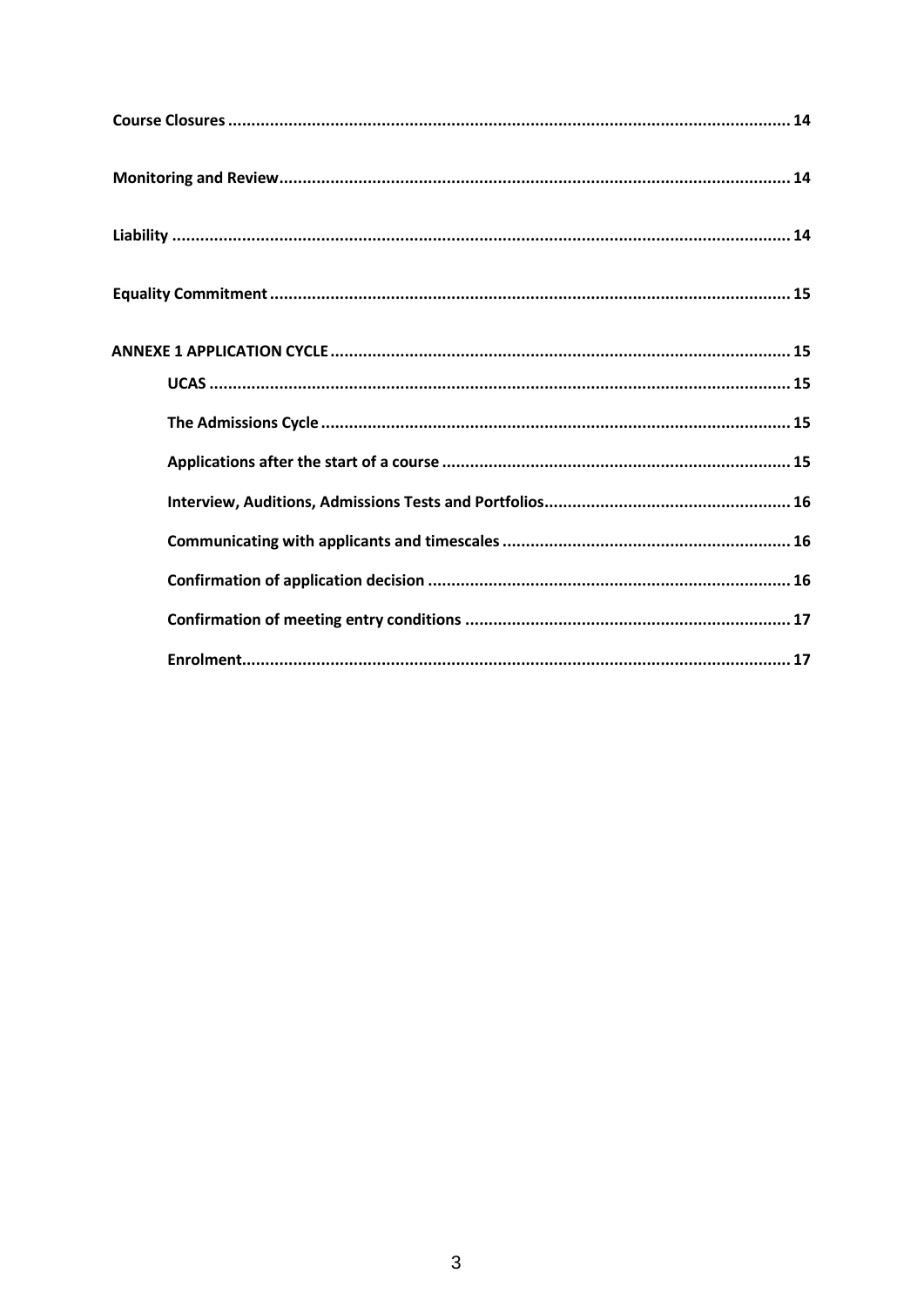## <span id="page-3-0"></span>**Policy Statement**

**This policy ensures a consistent approach to CCCG Higher Education (HE) Admissions processes within and explains how that will be achieved with links to other relevant policies. Higher Education in this context means programmes at Level 4 and above that are eligible for funding by the Student Loans Company:**

- **• a first degree, for example BA, BSc or Bed**
- **• a Foundation Degree**
- **• a Certificate of Higher Education**
- **• a Diploma of Higher Education (DipHE)**
- **• a Higher National Certificate (HNC)**
- **• a Higher National Diploma (HND)**
- **• an Initial Teacher Training course**

#### <span id="page-3-1"></span>**Aims and Overview**

**Capital City College Group (CCCG) aims to recruit with integrity and provide a high quality educational experience for students. This policy is consistent with CCCG's Single Equality Scheme and the commitments of the Learner Charter and the Access and Participation Statement. The first important steps in ensuring student success are ensuring students are on the right course and clear communication of the policies that affect them. This policy sets out CCCG's commitment to this for Higher Education courses. Linked CCCG policies also include the CCCG Fees Policy, the HE Student Contract, the Student Protection Plan and the Closure, Suspension or Changing of HE Provision policy.**

**The policy complies with relevant legislation and takes into account the UK Quality Code for Higher Education, Advice and Guidance: Admissions, Recruitment and Widening Access; requirements as set by UCAS; any relevant accrediting professional bodies and the Supporting Professionalism in Admissions (SPA) good practice guidance and principles. This policy**

**CCCG's Admission and Recruitment aims are:**

- **To minimise barriers to access for prospective students.**
- **To prepare students for successful participation in their chosen careers.**
- **To recruit students who have the potential and motivation to succeed on their chosen course.**
- **To ensure fairness, transparency and equal opportunity to all applicants.**
- **To provide accurate information and advice to all prospective students concerning all Higher Education opportunities to enable them to make informed decisions regarding their choices.**

**CCCG will achieve these aims in accordance with their HE Access and Participation Statement 2019/20 by:**

- **Encouraging applications from all students regardless of backgrounds.**
- **Ensuring that each application is assessed equally and in line with CCCG, and/or partner university policies and procedures.**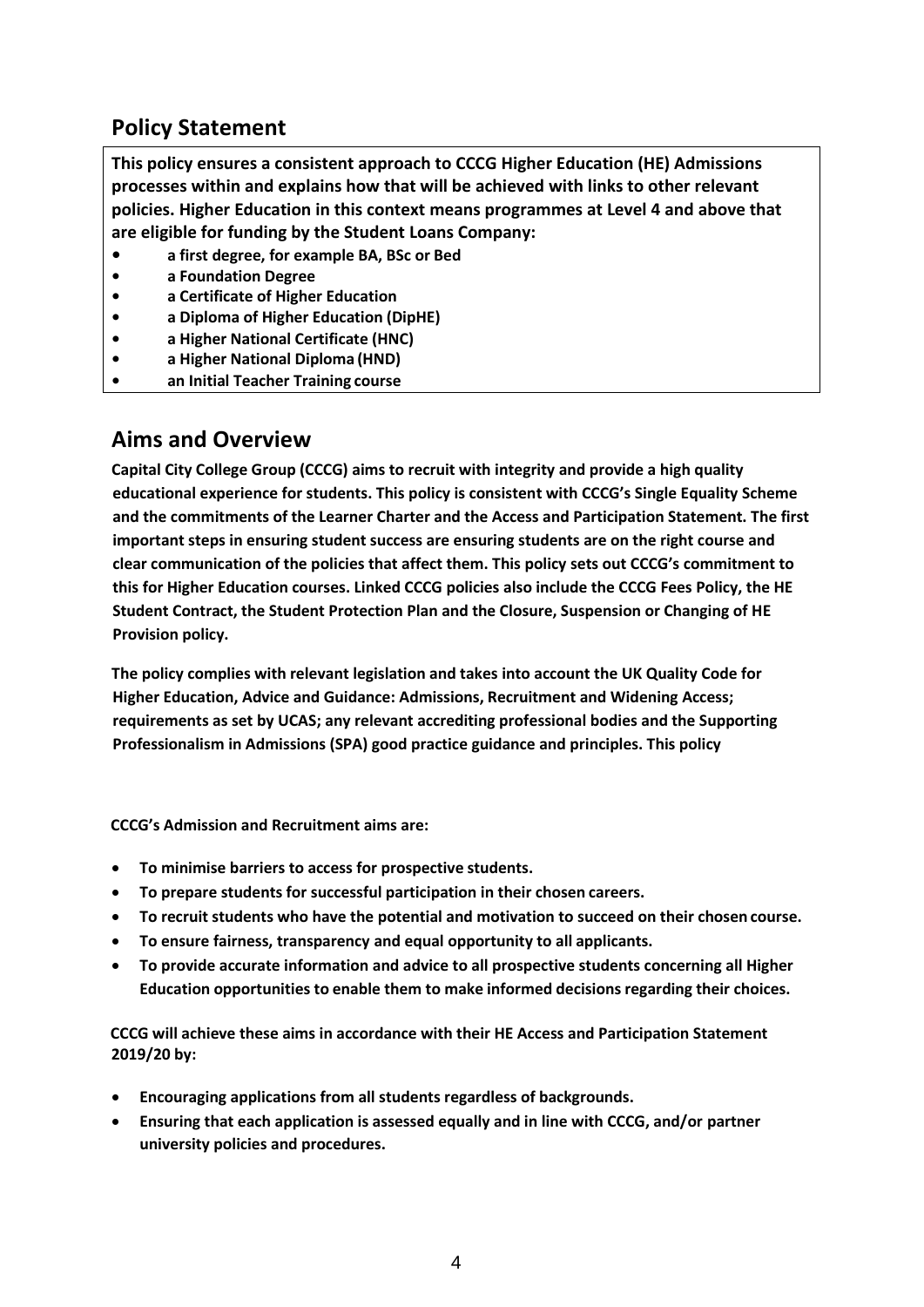- **Selecting students based on their individual merits and their ability to succeed in both their chosen course and profession.**
- **Providing students with points of reference and contact to obtain further information advice and guidance when a decision not to offer a place has been given.**

## <span id="page-4-0"></span>**Accountability**

**Recruitment and Admissions activities are carried out in partnership between different departments within CCCG:**

- **The HE Strategy Board is responsible, on behalf of the CCCG, for approving Higher Education Admissions Policies.**
- **Heads of School in partnership with course leaders, senior managers and awarding organisation requirements, determine selection criteria, set up reliable initial assessment measures and interviews in order to select students for programmes.**
- **The Registry Department is responsible for the administrative process including, planning and operation of the application process and interviewing cycles, documentation and forms, enrolment, communication with prospective learners leading to enrolment and providing information and support with careers information, HE loans and fees.**
- **The Higher Education Strategy Board (HESB) is responsible for the oversight of the HE deliberative committee system. The HESB ensures that HE policies and procedures are aligned with the Group's strategic aims and objectives, and compliant with relevant legislation and sector guidance. The HESB delegates to the Curriculum & Quality Group oversight of the operation, monitoring and review of this policy.**

**Admissions decisions are made by academic staff, with support from their Line Managers.**

**CCCG works in partnership with validating partner universities and is responsible for ensuring that, where required, there is compliance with the partner university admissions policies and procedures.**

**All CCCG staff with admissions responsibilities must be familiar with this policy. CCCG will provide these staff members with relevant support, training and guidance.**

## <span id="page-4-1"></span>**Key Principles**

#### <span id="page-4-2"></span>**Information for Applicants and Enquirers**

**The CCCG is committed to providing pre-entry information and support to enable prospective students to make informed decisions regarding any application they make to CCCG.**

**All Higher Education Admissions Policies, Procedures and selection criteria for each programme will be clearly displayed in both printed publications and on the CCCG website, enabling easy access for applicants, partners, agents and staff. Advice will also be made available on the website on how to contact the CCCG for specific queries regarding applications. Each individual programme will publish course information to be displayed on UCAS (for full-time courses) and the CCCG's own publications. The HE Student Contract sets out your contractual arrangements in more detail.**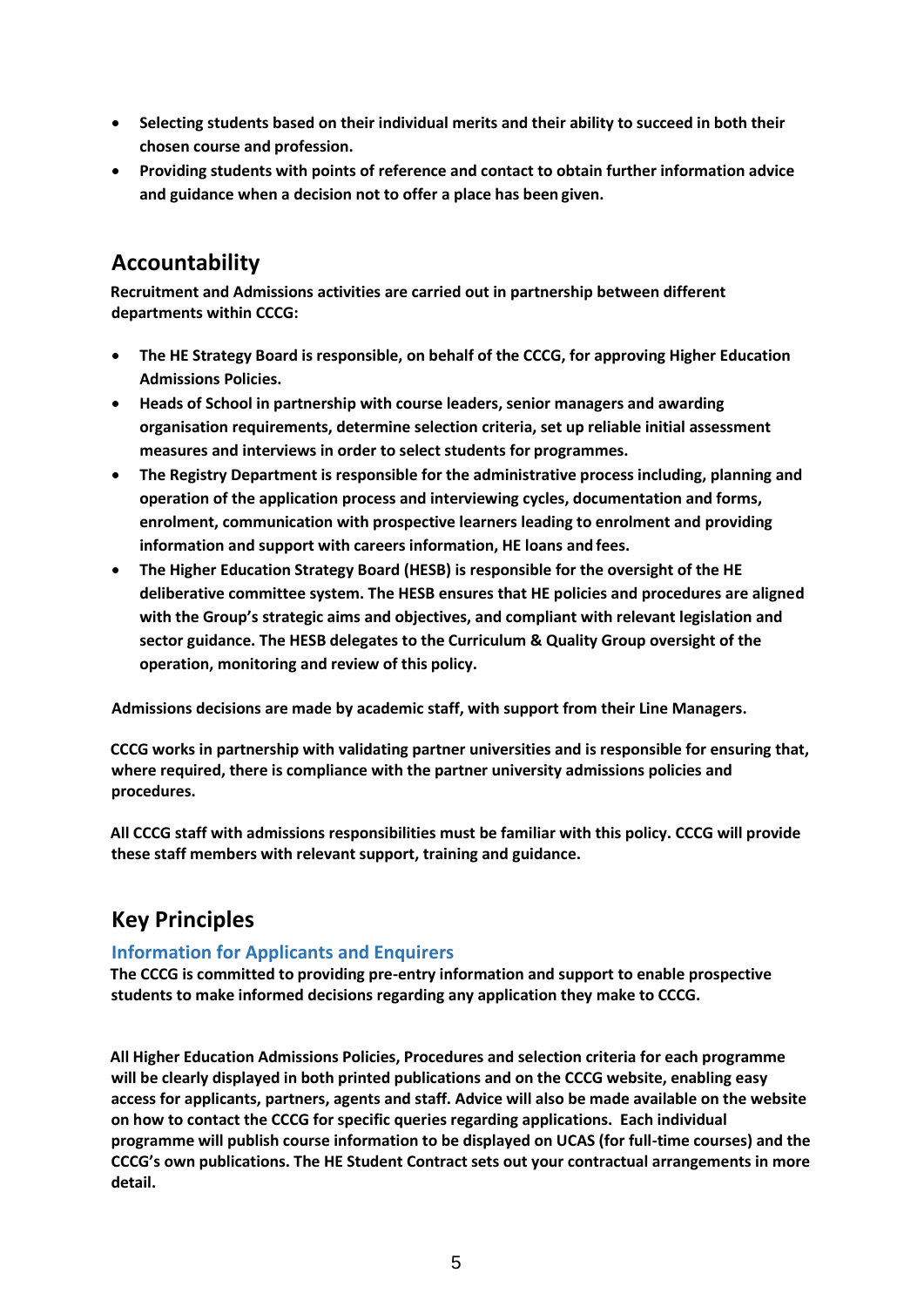**The CCCG will make every effort to ensure that published information is accurate. Many of the publications that are provided are done so more than 12 months prior to the start of a course. Prospective students therefore should also refer to the website for the most up to date information.**

**The CCCG reserves the right to make changes to courses during the application cycle. Where changes to courses do occur following receipt of applications, the change will be communicated to applicants at the first opportunity. This includes the units or modules delivered as part of the course; if this occurs after a course has started, students will be consulted and their agreement sought prior to the introduction of the change. Any such changes are also approved through the CCCG HE deliberative committee system**

**prior to their introduction. Please see Closure, Suspension or Changing of HE Provision Policy.**

**In certain circumstances a course may have to be closed during the admissions cycle. This could be because there are insufficient applications and/or confirmed acceptances of offers by applicants so that the students choosing to enrol, once the course has started, have an appropriate educational experience. CCCG will communicate with applicants if this is the case. The CCCG will endeavour to support the affected applicants in finding a suitable alternative. Please see the Student Protection Plan and the CCCG Closure, Suspension or Changing of HE Provision policy for more details.**

#### <span id="page-5-0"></span>**Selection Criteria**

**Applications will be assessed against academic and non-academic selection criteria specific to the course for which they have applied. The CCCG will publish, annually, its selection criteria for all of its programmes and applicants are advised to check the CCCG's publications and website for course specific selection criteria. Entry criteria for all courses are reviewed annually.**

**For many courses, entry criteria will exceed the minimum institutional requirements which are:**

- **Applicants should demonstrate acceptable levels of literacy and numeracy, equivalent to at least GCSE grade C/4 in English and Mathematics.**
- **Applicants whose first language is not English should be able to demonstrate English Language proficiency in Speaking, Writing, Reading, and Listening to the standards required by either the CCCG or partner University and to the course for which the applicant has applied.**

**Selection criteria represent the usual level of academic attainment that an applicant is expected to attain prior to being admitted onto a Higher Education course. The selection criteria are not intended to provide a guarantee that all applicants who meet these basic selection criteria will be offered a place. Staff have the ability to use discretion when**

**considering applicants for specific programmes regarding levels of prior experience and academic achievement.**

#### <span id="page-5-1"></span>**Fitness to practice**

**Some courses lead to both academic qualifications and licences to practice, for example for NHS courses such as Nursing. If there is a stipulation about fitness to practice for professional registration, then that will be included in the entry criteria as a mandatory requirement for entry to the course. Please note that you may not be offered a place on a course if your history or**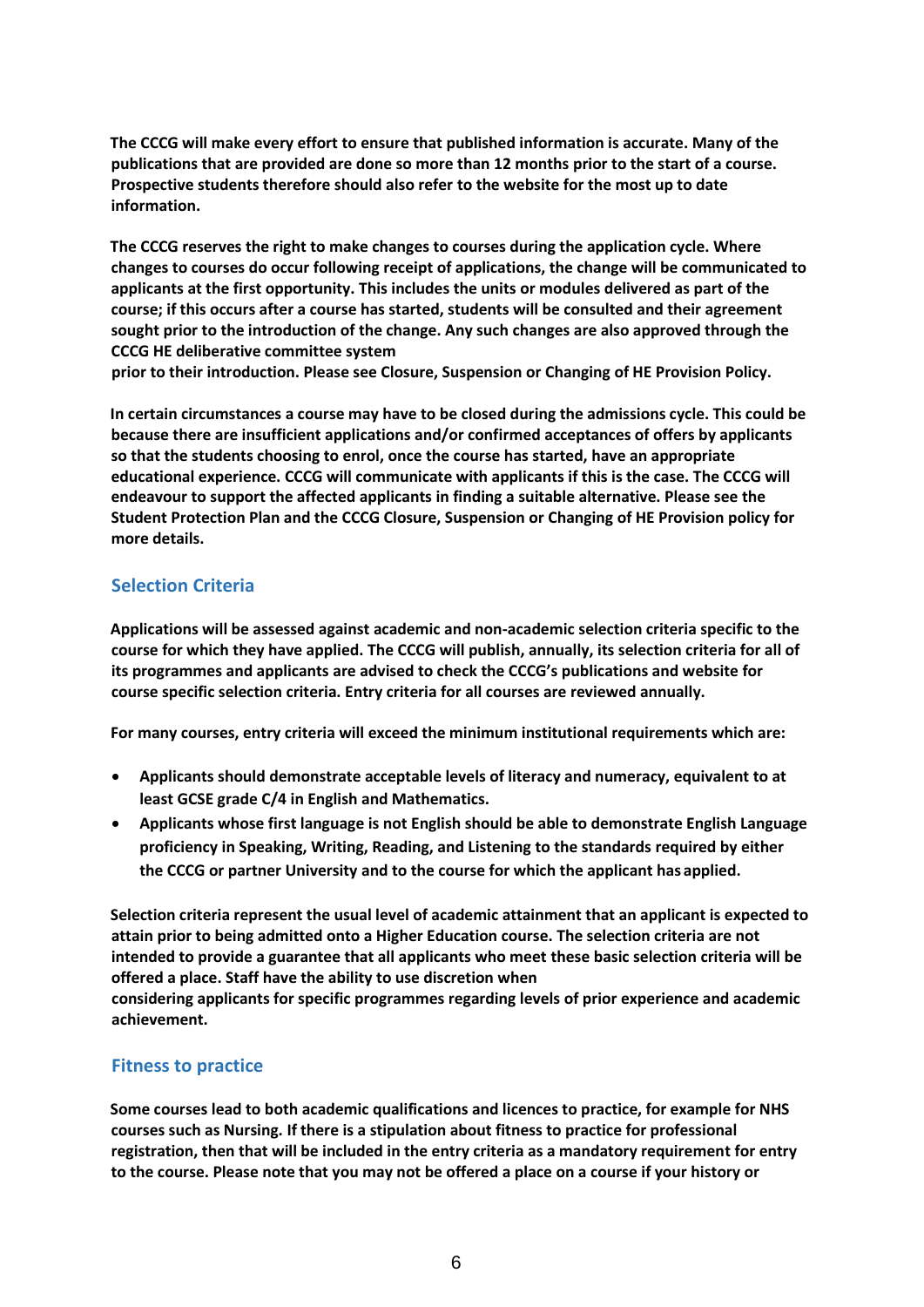**personal circumstances mean you would not be able to progress into a specific industry/sector or job role.**

**Some courses will require occupational health checks or Disclosure and Barring Service (DBS) as part of their conditions of entry. This could be because there are external requirements regarding placements. The CCCG reserves the right to deny admission to such programmes to applicants who are unable to supply a satisfactory Occupational Health or DBS check. Where a student has been refused entry based on an Occupational Health or DBS check the CCCG will supply feedback as to the reasons for this decision. All information provided to the CCCG on an Occupational Health or DBS check remain confidential between the course leader for the specific course and the applicant.**

**The CCCGs reserve the right to charge students for their DBS.**

**Following enrolment, if a further disclosure or other information becomes available that was not disclosed and considered during the admissions process the student's enrolment may be reassessed and cancelled as a result of the new information.**

#### <span id="page-6-0"></span>**Fitness to study**

**The CCCG has a Fitness to Study policy which is intended to protect individual students and the CCCG community. If it becomes clear to the CCCG that an applicant may be unfit to study, as defined by the policy, then discussion with the applicant will take place. The outcome may be that the application is subsequently deferred or rejected.**

#### <span id="page-6-1"></span>**Assessing Applications**

**The CCCG receives many more applications than it has places for, and therefore the admissions process is competitive.**

**All applications are assessed against the same entry criteria on an individual basis. Where places are limited, we offer places to those applications who the admissions staff consider to best evidence their potential to benefit from their chosen programme. Methods of assessing applications vary between courses but may include:**

- **Prior and predicted academic achievement. Many of our courses utilise UCAS tariff points but where this is not the case it will be made clear on the course specific pages of thewebsite.**
- **References.**
- **Personal or supporting statements.**
- **Interviews.**
- **Aptitude tests/initial assessments (where required).**
- **Previous relevant employment and experience.**
- **Previous non-academic achievement.**

**We understand that, on occasion, the standard procedure for assessing an applicant's suitability for a course may not provide the admissions staff with an accurate understanding of an applicant's suitability and, in such cases, we may require applicants to submit additional evidence in support of their application. Applicants will be contacted directly by the admissions staff with clear guidance on what isrequired.**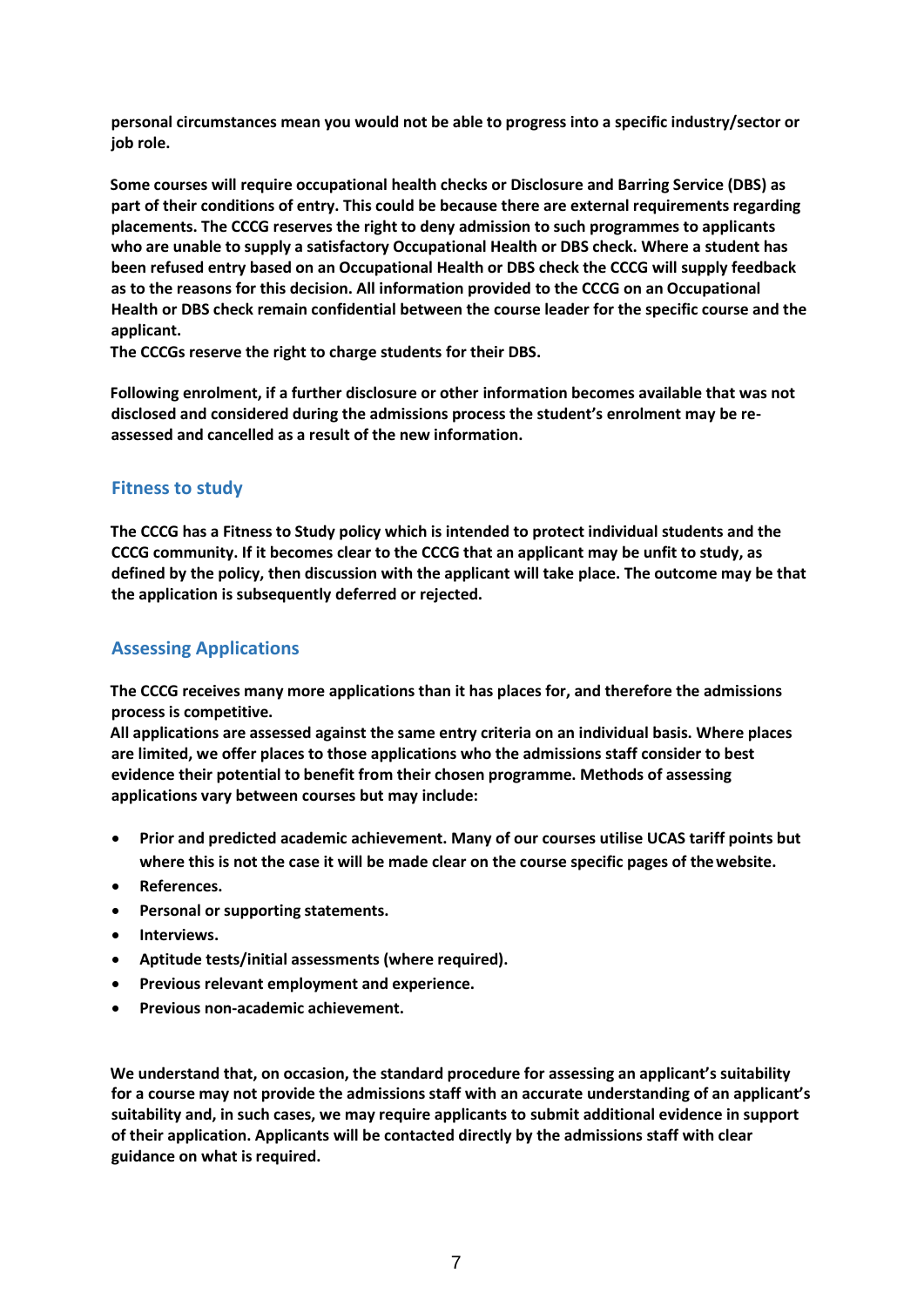**The CCCG reserves the right not to admit:**

- **Learners who have any outstanding debts with the CCCG.**
- **Applicants/learners who have previously been excluded from this or any other educational institution.**
- **Individuals who previously attended the CCCG but failed to make sufficient effort towards successfully completing their studies.**
- **Learners where there is evidence that they could be a threat or danger to others.**
- **Learners whose behaviour has been considered to be "vexatious" towards the CCCG.**

**To be officially enrolled a learner must have completed an 'enrolment form'; had the enrolment form signed by an appropriate member of staff and committed to the appropriate fee. This is an important contractual stage in the admissions process.**

#### <span id="page-7-0"></span>**Entry Qualifications**

**The CCCG will accept students from a range of different qualification backgrounds and will give fair consideration to any applicant presenting a relevant academic qualification.**

**Individual courses reserve the right to judge the relevance and acceptability of any qualification presented for entry. Where any qualifications or subjects are less favoured this will be made clear within the published criteria on the course specific pages. The CCCG will accept applications from students who are currently re-taking all or part of their previous qualification and will accept re-sit grades when assessing entry qualifications.**

#### <span id="page-7-1"></span>**Use of Contextual Data**

**'Contextual data' is the context in which an individual's academic attainment to date has been achieved. When assessing applications for the suitability of their chosen course, the CCCG will not use contextual data to supplement and support admissions decisions. Contextual data includes but is not limited to:**

i.

- **ii. Length of time in Local Authority Care.**
- **iii. The relative performance of the school or CCCG from which the applicant is applying.**
- **iv. Whether the individual is applying from an area with low participation in Higher Education.**
- **v. Moves from abroad (educational that was disrupted impacting on the admissions decision).**

#### <span id="page-7-2"></span>**Mature Applicants, Prior Learning and Students returning to education**

**The CCCG welcomes applications from mature students. Admissions staff will ensure that these applicants are not disadvantaged in the selection process. The applications will be considered**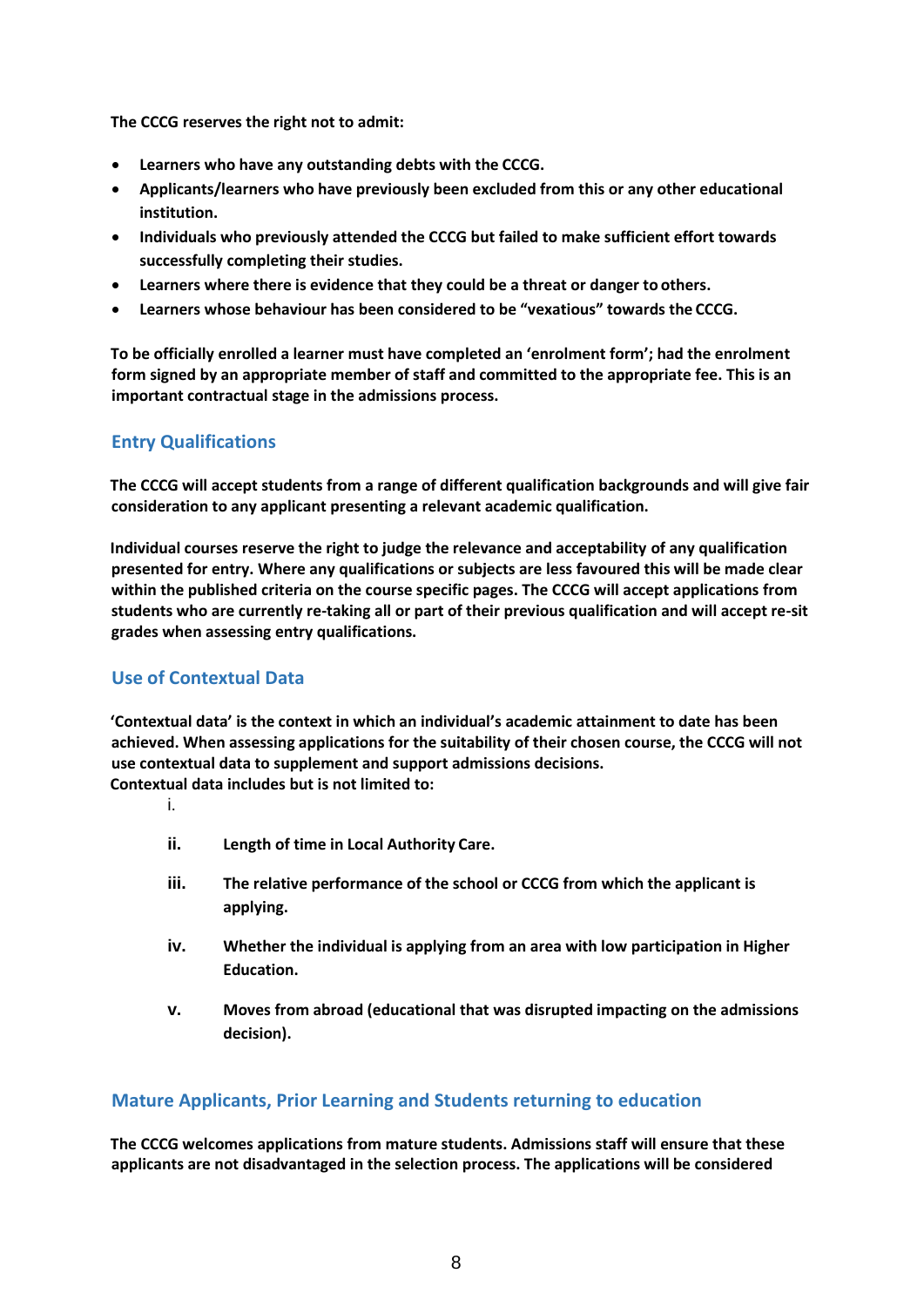**against the advertised course specific selection criteria. The CCCG is aware that for mature applicants the selection process may not always evidence their full suitability for the chosen course. Where appropriate, curriculum staff will seek and consider alternative evidence to ensure that applicants are given equal consideration. Where this additional evidence is deemed to meet entry criteria fully, an applicant may not be required to meet the standard academic entry criteria.**

**Applicants who do not have formal qualifications may be able to be considered through the APL (Accreditation of Prior Learning) which may be based on prior experiences and/or qualifications. Students seeking entry through the APL route will be assessed against specific learning outcomes on specifically designed assessments.**

#### <span id="page-8-0"></span>**Students with Additional Support Needs**

**The CCCG welcomes applications from prospective students with disabilities or Additional Support Needs. All applications from students are considered against the set selection criteria for each course, with consideration being given during this process to any impact this may have on attainment. Upon receipt of an application where a disability, health condition or learning difficulty has been declared, the admissions staff will request additional information from the applicant to ensure that full consideration to the applicant's needs has been considered during the selection process. Where it is apparent that an applicant will require reasonable adjustments to enable them to undertake the course, and are considered academically suitable for the course, the admissions staff will discuss the applicants needs during the interview process so that support measures can be put in place for the start of the programme.**

**Where the needs of the applicant are complex, the CCCG may issue an offer based on academic and other eligibility criteria which remain subject to investigation as to whether the CCCG is able to make such adjustments. In the event that the CCCG is unable to provide the support required to the applicant, the CCCG will discuss this with the applicant directly to advise and, where possible, support the applicant in making further decisions relating to this.**

**Students with Additional Support Needs are welcome to contact the CCCG in advance of an application to discuss their requirements.**

#### <span id="page-8-2"></span><span id="page-8-1"></span>**Overseas students**

**i) Non-UK qualifications**

**Any applicant presenting non-UK qualifications for entry onto a programme will be considered against the standard entry criteria to include English and Maths.**

**When comparing non-UK qualifications, the CCCG will liaise with NARIC, the designated United Kingdom national agency for the recognition and comparison of international qualifications and skills. Applicants are required to provide officially translated transcripts of their qualifications prior to starting their course; students who have conditional offers, will not be issued with relevant documents prior to receiving this.**

**All Applicants with non-UK qualifications where English is not the first language will still be required to provide evidence of English language proficiency in Speaking, Writing, Reading and Listening. The CCCG minimum language requirement is IELTS (Academic) at grade 5.5 overall, and**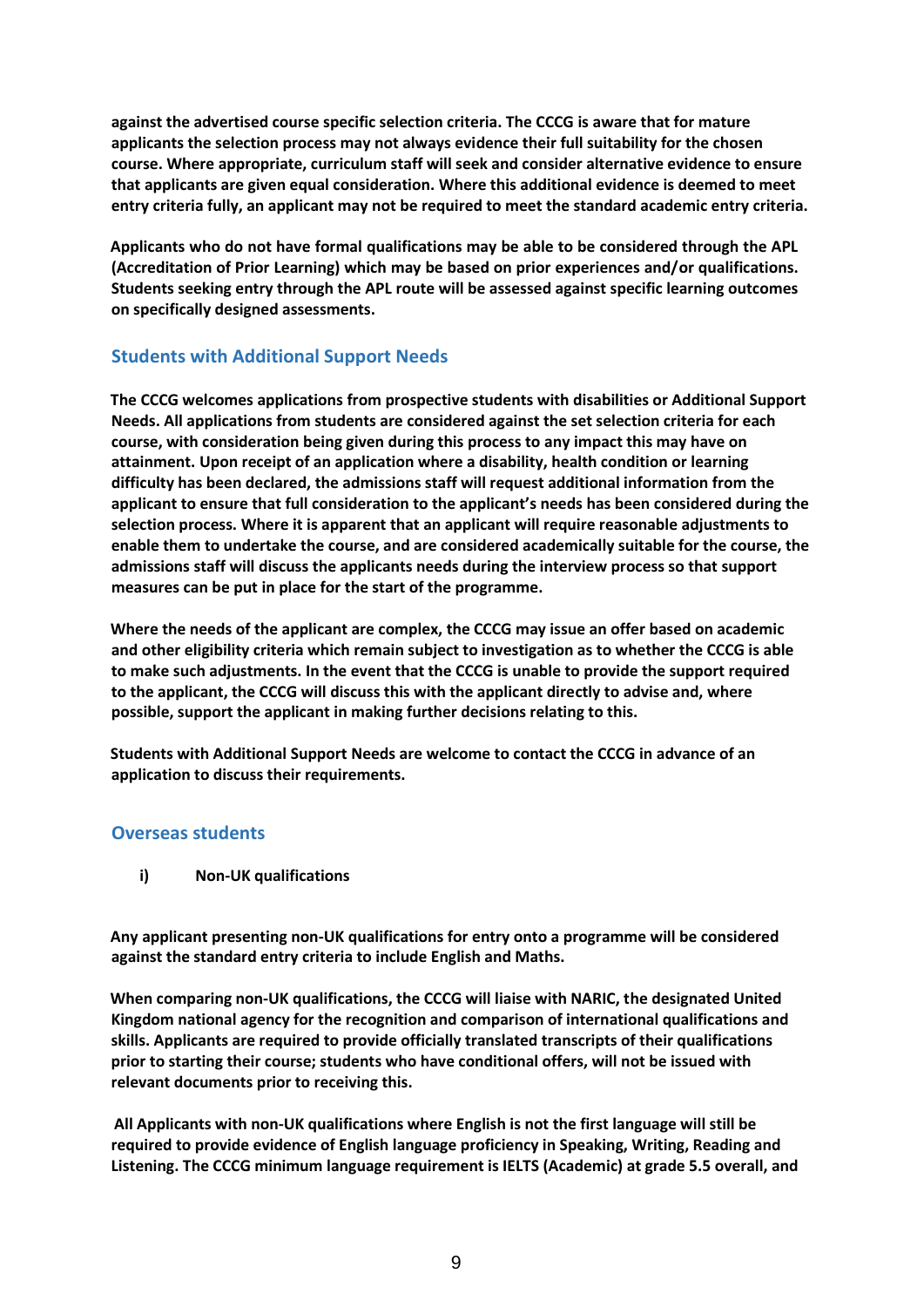**must not have a score below 5.0 in Speaking, Listening, Writing and Reading. Applicants should be aware that some courses may have specific requirements that are higher than the CCCG basic requirements. Where this is the case, details will be provided on individual course information sheets. A number of equivalent qualifications are accepted and applicants are welcome to contact the Admissions Office with specific queries related to Non-UK Qualifications and Language requirements.**

#### **ii) Tier 4 Visa**

<span id="page-9-0"></span>**The UK Government operates a points based immigration system for studying in the UK, with which the CCCG is compliant. Any student requiring a visa to study within the UK is advised to look at the UK Visas and Immigration Service web pages for further advice and guidance. A Certificate of Sponsorship (CAS) will only be issued to students who have met their conditions of entry, provided the required documentation and paid 100% of their overall tuition fee. For further information, please contact the International Office, Capital City CCCG Group, Regent's Park Centre, Longford Street,**

**London NW1 3HB. Contact Number – +44 0207 802 8930 For CIC applicants – [international@candi.ac.uk](mailto:â€) For WKC applicants – [international@westking.ac.uk](mailto:international@westking.ac.uk) For CONEL applicants - [heinfo@conel.ac.uk](mailto:heinfo@conel.ac.uk)**

#### <span id="page-9-1"></span>**Applicants seeking deferred entry**

**The CCCG allows applicants to be considered for deferred entry and this is only usually granted for one year. In exceptional circumstances applicants may be able to defer their application for two years, at the discretion of the admissions staff. Deferred applications will be considered against the published entry criteria at the point of application and will, as a result, be treated equally to all other applications up to the point of confirmation.**

**Students wishing to defer their application halfway through an admissions cycle will still be required to obtain all of their conditions of entry within the admissions cycle in which they have applied. Where this concerns a Disclosure and Barring Service check, or Occupational Health check, students will be required to repeat this process within six months of the course start date to ensure that the checks are as up to date as possible. For Disclosure and Barring Service checks, students registered to the update service may not need to reapply. Students are advised to contact the Admissions Office to discuss.**

**Deferred students who fail to meet their conditions of offer will not be able to defer their application and will instead need to re-apply in the next application cycle to be considered.**

#### <span id="page-9-2"></span>**Applicants who re-apply and the re-admittance of excluded students**

**Applicants are able to re-apply for their chosen courses following a reject decision, providing that they are able to demonstrate a material change from the previous application. Applications will be considered against the advertised selection criteria for the specific course that an application has been made for. The CCCG may draw upon information provided within any previous application or registration with the CCCG when assessing suitability for a course.**

**Any student previously excluded from the CCCG can usually re-apply the following year for a Higher Education course but will need to demonstrate a material change from the previous**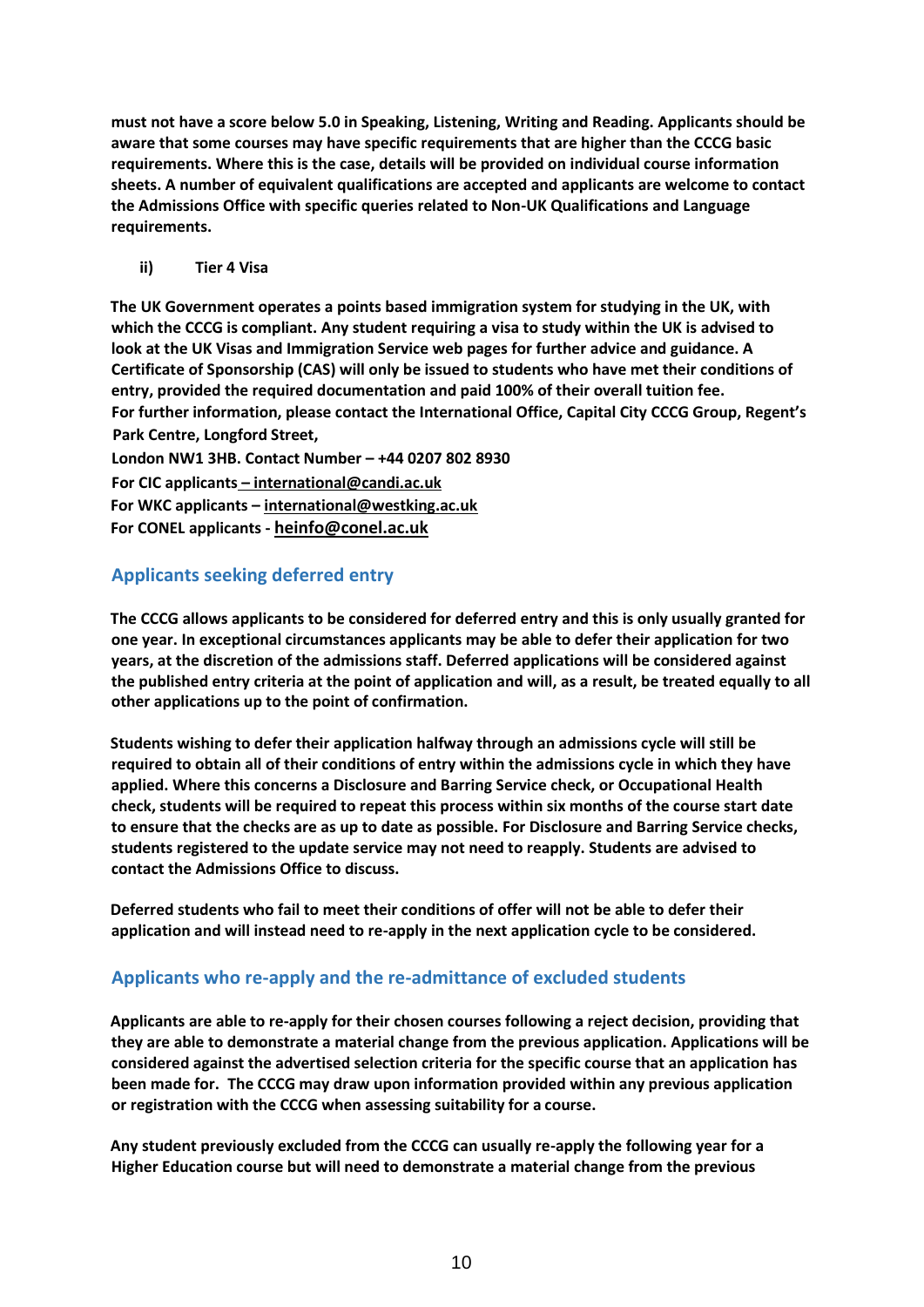**application or behaviour. Potential applicants are encouraged to contact CCCG before applying to discuss the merits of re-applying.**

#### <span id="page-10-0"></span>**Children**

**Applicants who are under eighteen on the first of September at the year of entry are considered to be 'Children' under UK Law. The CCCG will welcome applications for Higher Education courses from such applicants providing that they have managed to satisfy the course specific entry criteria.**

#### <span id="page-10-1"></span>**Applicants with criminal convictions**

**All aspects of the admissions process are included within the CCCG procedures for safeguarding learners available: [here](https://capitalccg.ac.uk/wp-content/uploads/2019/01/Safeguarding-Policy-Dec-18.pdf)**

**The enrolment form now requires applicants to declare if they have any unspent criminal convictions. Where a positive declaration is made, the applicant is referred to a safeguarding officer to complete a risk assessment prior to being permitted to enrol. The CCCG retains the right to reject any applicant where the nature of their conviction could impact of other learners. Details of the declaration and staff decision will be completed on a standard form and retained.**

**The CCCG reserves the right to conduct a risk assessment on any learner at any time. The CCCG reserves the right to withdraw a learner if it is found that an applicant has provided incorrect information during the application and enrolment process.**

**The purpose of the risk assessment is to identify and assess any applicant whose known behaviour or past record indicates that they may be a risk to themselves, other learners, staff, visitors or the CCCG environment. When conducting the risk assessment, the CCCG will consider each applicant's individual circumstances in a fair and objective way. All information collected will be treated as strictly confidential and following the outcome of the risk assessment will be available to a limited number of staff on a 'need to know' basis. The risk assessment will then be undertaken by the appropriate manager.**

**Applicants who have been refused a place at the CCCG as a result of a risk assessment may appeal against the decision in the form of a letter to be sent to the HE Lead Principal within 10 days of the recommendation. The HE Lead Principal will consider each individual case and confirm the decision to the applicant in writing.**

**Programmes of study which require students to work with children, young people or vulnerable adults will require students to undertake a Disclosure and Barring Service (DBS) check prior to commencing their course of study. Applicants are usually expected to pay for this check. Where an enhanced DBS check reveals any prior criminal behaviour which gives rise to concern, the CCCG reserves the right to refuse admission**

#### <span id="page-10-2"></span>**Fraudulent and Misleading information**

**It is expected that all applicants will provide full, honest, reliable and accurate information in their applications and supporting evidence when seeking admission to one of the CCCG's Higher Education programmes. Where there is reason to suspect that this may not be the case the CCCG reserves the right to investigate the matter fully. If, as a result of such investigations, the CCCG finds that the applicant has been fraudulent or has provided misleading information to the CCCG,**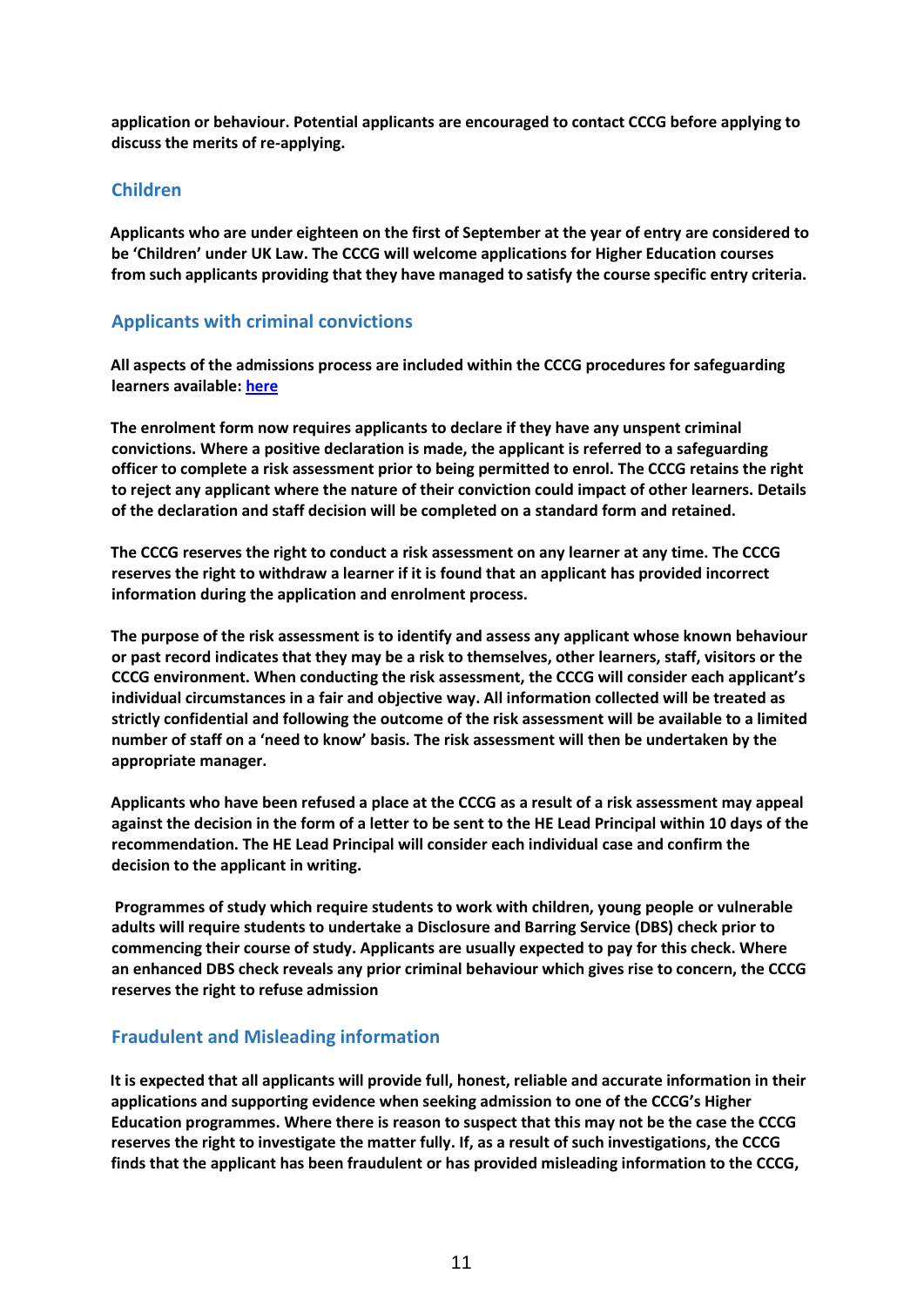**the CCCG reserves the right to reject the application without further consideration, or where an offer of a place has been granted, withdraw the offer. Where a withdrawal or rejection decision has been made in such circumstances, the CCCG reserves the right to notify any relevant professional bodies and/or third parties. Similarly, any student found to be admitted on the basis of fraudulent information may have their enrolment cancelled.**

#### <span id="page-11-0"></span>**Financial Information and Fee Assessments**

**The CCCG expects applicants applying to their chosen course(s) to evidence that they have considered how they will finance their course. The information about funding is requested in the application to the CCCG. The CCCG can provide further information regarding funding and payment options on our website, or alternatively applicants can contact our Admissions Office directly.**

**As part of the admissions process the CCCG uses information provided on the UCAS application forms to assess whether a student is eligible to pay Home (UK/EU), overseas or international fees. Where the Admissions Office do not feel that they have enough information to determine which is the right category, they may request the applicant provides additional information. It is the responsibility of the applicant to advise the CCCG if they feel the assessment for fees is incorrect prior to enrolling onto their chosen course.**

**Where students are accessing loans via the Student Loans Company, it is the student's responsibility to ensure these are in place within 8 weeks of enrolling on their chosen course. Failure to do so could result in removal from the course or alternative arrangements for payment of fees made. Admissions staff are available to support with this. If a student is experiencing difficulties, they should speak to a member of staff as soon as possible. International students should be aware that the CCCG will request full payment of fees upfront, prior to commencing study at the CCCG.**

**Where students have applied for a maintenance and tuition fee loan you will need to be attending CCCG and have a positive attendance mark against your record before we will confirm your registration to release your maintenance loan.**

**Where students have applied for a maintenance loan only, you will need to be attending CCCG and have a positive attendance mark against your record before we will confirm your registration to release your maintenance loan. Please consult the Fees Policy for tuition fees payment terms and conditions.**

**It is your responsibility to ensure that you have enough funds to cover your expenses for the first few weeks of term.**

**Once we confirm your registration your maintenance loan takes 3-5 working days to be released by Student Finance England.**

**If you decide to pay the tuition fees yourself, we may be able to offer you an instalment plan subject to our Fees Policy. You will need to discuss this with the Fee Assessment Team.**

**If you are deemed ineligible for a student loan you will be liable to pay the fees yourself if you decide to continue the course. Further information is available in our Fees Policy.**

**Failure to keep to your fee plan may mean that you will be asked to leave the course.**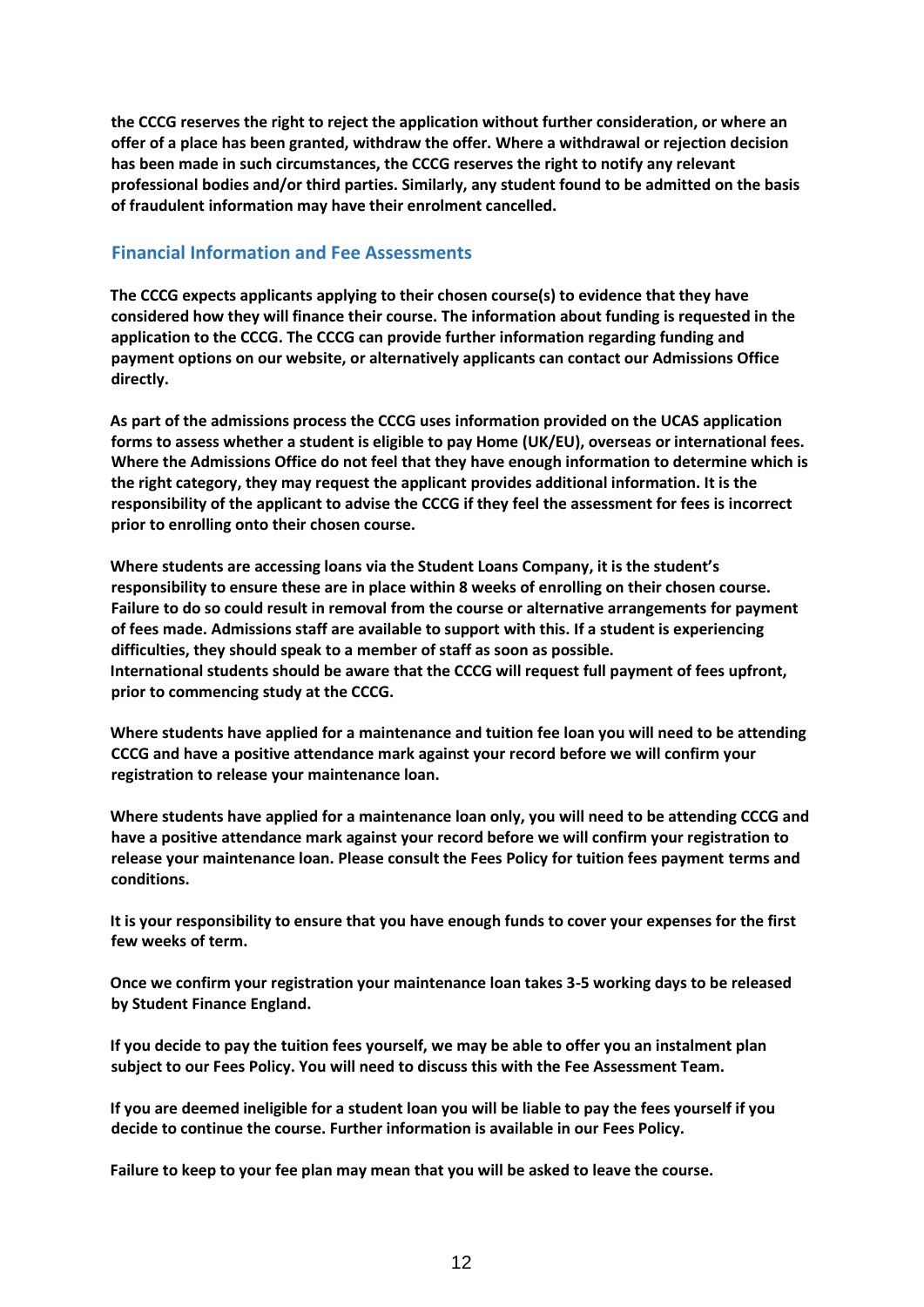**Overseas and International Tier 4 students are ineligible to apply for a Student Finance England Loan.**

#### <span id="page-12-0"></span>**Applicant Data**

**All data submitted to the CCCG during the Admissions Process is used to assess the suitability of an applicant for study at the CCCG. Data may also be used by the CCCG for statistical and reporting purposes. The application data forms part of a student's record when they are admitted to the CCCG and, where relevant, partner universities.**

**The CCCG complies with the GDPR Guidelines in its use of applicant data. Further information about GDPR at the CCCG can be found on our website at: [https://capitalccg.ac.uk/wp](https://capitalccg.ac.uk/wp-content/uploads/2018/11/datapolicy-nov2018.pdf)[content/uploads/2018/11/datapolicy-nov2018.pdf](https://capitalccg.ac.uk/wp-content/uploads/2018/11/datapolicy-nov2018.pdf) and in our student privacy notice policy: https://capitalccg.ac.uk/student-privacy-notice/**

#### <span id="page-12-1"></span>**Learner Charter and Code of Conduct**

**The rights and responsibilities of learners are set out in our Learner Charter and Code of Conduct which are available on our website and in the Course Handbook students receive.**

#### <span id="page-12-2"></span>**Feedback, appeals and complaints**

**Applicants will receive final decisions on their applications via UCAS Track (full-time courses) or by letter (part-time courses) or direct from the Group/College**

**For unsuccessful applicants, the CCCG feels it is important for students to have the opportunity to receive feedback on the reasons for the decision. Feedback can be requested in writing by contacting the Admissions Office at your College. They will forward your query the HE Lead Principal who will aim to respond to any requests for feedback within 10 working days of receipt of the request. Following feedback, if an applicant feels that they have any grounds for a formal review of the admissions decision, they can formally appeal by writing to the HE Lead Principal who will respond in writing with a reviewed decision within 10 working days. This decision is final.**

**If a student or applicant is not satisfied with any aspect of the Admissions Service, they should contact the Head of Registry. They will receive an acknowledgement of their concern within five working days and a response within ten working days.**

**If they are not satisfied with the response they should refer to the CCCG Complaints Policy available at: [https://capitalccg.ac.uk/wp-content/uploads/2018/12/complaintspolicy.pdf P](https://capitalccg.ac.uk/wp-content/uploads/2018/12/complaintspolicy.pdf)lease note that the complaints procedure cannot be used to challenge an academic decision to refuse an application.**

#### <span id="page-12-3"></span>**Admissions Cycle**

**The admissions cycle is the process by which applicants are recruited to courses, compliant with the principles described above. Once the cycle is complete and the applicant enrols, they become a student. The Application Cycle is described in Annexe 1.**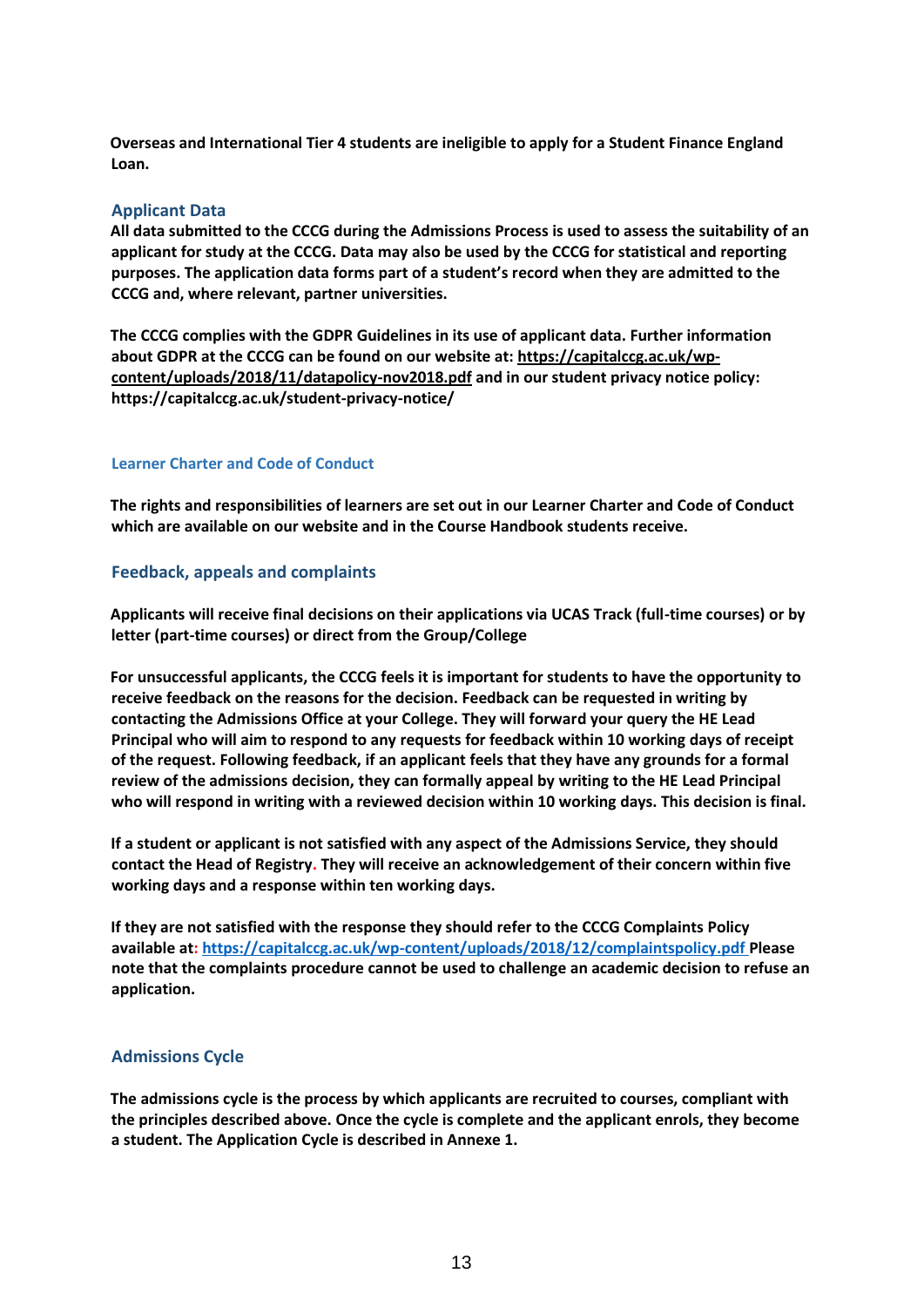#### <span id="page-13-0"></span>**Course Closures**

**The CCCG reviews the demands for its courses on a regular basis. This process involves the consideration of a wide range of factors including fit to the CCCG's strategic priorities; current and future student demand; resourcing and investment requirements; and quality and effectiveness of delivery. The Group publishes its annual Student Protection Statement that risk assesses the probability of programme closures and cancellations.**

**As a result, there are occasions when it is necessary to either reduce or close provision. When any such decision is made, it is essential that the CCCG manages the way in which applicants who may have been interested in enrolling on the affected programmes are supported and protects the educational experience received by students who are currently on the courses to be closed.**

**The CCCG follows the CCCG Closure, Suspension or Changing of HE Provision policy that ensures that course closures are formally approved within the HE committee system and that follow-up activities and communications take place. Where a programme is discontinued, applicants holding offers will be informed as soon as possible and offered advice and guidance to find suitable alternative provision by the Admissions and IAG Team.**

**The CCCG has a responsibility to ensure that continuing students have the opportunity to complete their studies and that academic standards are maintained. [See Fees Policy](https://capitalccg.ac.uk/wp-content/uploads/2018/11/CCCG-Fees-Policy-2018-19-Final.pdf)**

#### <span id="page-13-1"></span>**Monitoring and Review**

**In order to monitor and improve the advice and recruitment process, the CCCG will:**

- **Conduct regular surveys to gain feedback from enquirers, applicants and students**
- **Monitor and action plan any complaints received through the CCCG complaints process, if appropriate.**
- **Monitor changing patterns in the application market, availability of and demand for different modes of study and qualifications offered for applicants.**
- **As part of Equality and Diversity monitoring, compare the recruitment levels and achievement rates of applicants/students from minority and disadvantaged groups with those of the majority.**
- **Summarise and review data regarding applications, offers made and enrolments on a course-by-course basis in order to inform the future recruitment strategy and curriculum development.**
- **Report Monitoring and Review activities to the CCCG Curriculum & Quality Group**

#### <span id="page-13-2"></span>**Liability**

**The CCCG takes reasonable care to ensure that you as a learner are safe and secure whilst on CCCG sites and/or using the CCCG's services. The CCCG cannot accept responsibility, and expressly excludes liability, for loss or damage to your personal property, which includes computers and software. You are strongly advised to insure your property against theft and other risks.**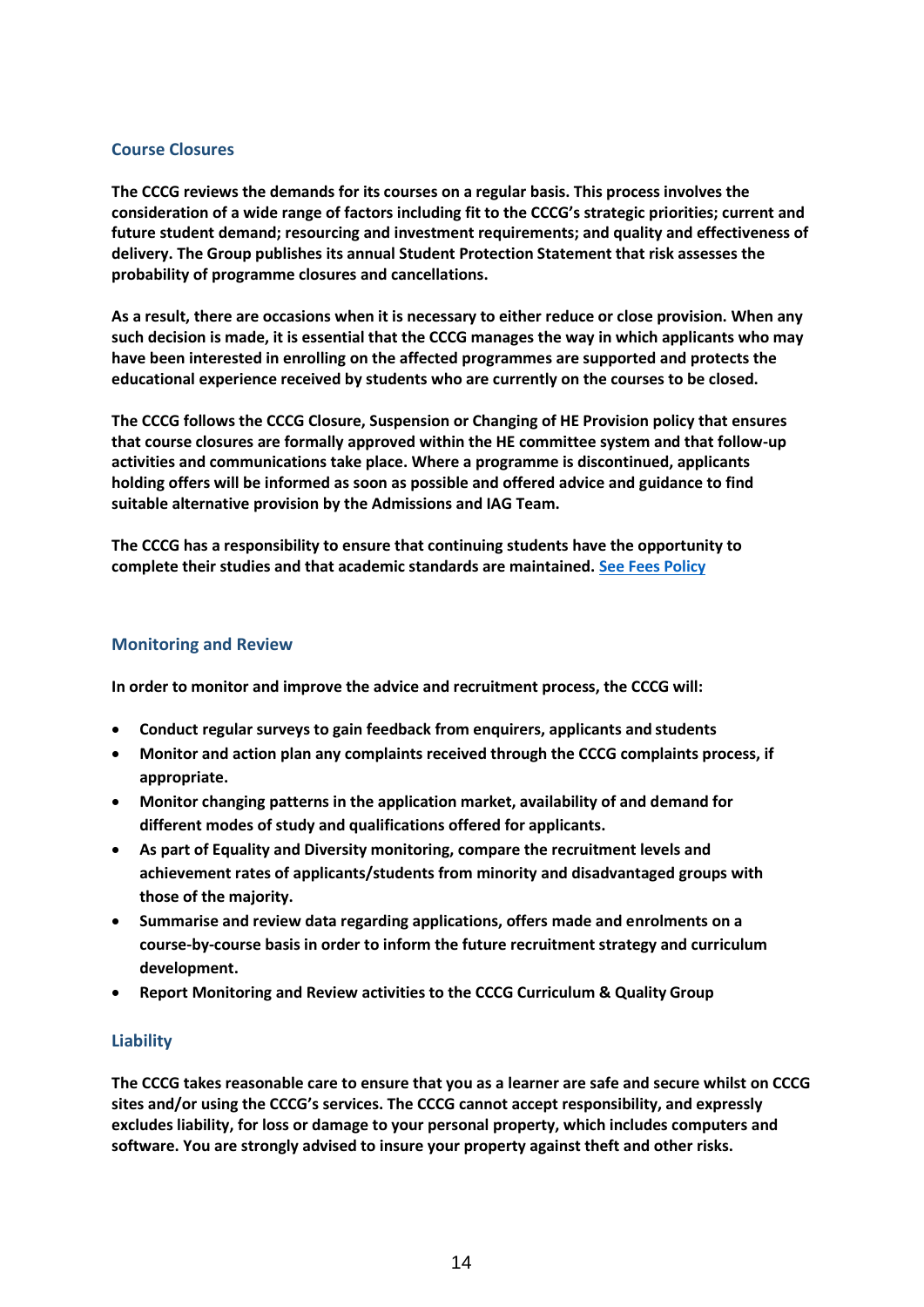**The CCCG will not be held responsible for any injury to you (financial or otherwise) or for any loss or damage to your property caused by any person who is not an employee, student or subcontractor of the CCCG.**

**The CCCG will not be liable if we fail to carry out our responsibilities as stated in this policy or other CCCG policies or procedures if events are outside of our control. This includes but is not exclusive to: war, terrorist attack, civil commotion, riot, fire, explosions, natural disasters such as earthquake, flood and adverse weather, failure of public or private telecommunications networks or power outages.**

**In the event any of the above happening, the CCCG will take reasonable steps to contact you and will re-instigate our contractual obligations as soon as reasonably possible after the event.**

#### <span id="page-14-0"></span>**Equality Commitment**

**We are committed to ensuring that all of our CCCG community is treated with fairness and respect, having the opportunity to learn and work in an environment that is free from discrimination.**

### <span id="page-14-1"></span>**ANNEXE 1 APPLICATION CYCLE**

#### <span id="page-14-2"></span>**UCAS**

**Students applying for all full-time Higher Education courses delivered at the CCCG will be required to register with UCAS when making applications. This includes all Higher National qualifications, Foundation Degrees, Bachelor's Degrees and Top up Degrees. This may be done in advance by the applicant themselves, or directly with CCCG via a Record of Prior Acceptance. Students can also apply direct to CCCG and will be signposted to the UCAS process.**

**Part-time applications are not currently supported via UCAS and, as a result, students should apply directly to CCCG on-line.**

#### <span id="page-14-3"></span>**The Admissions Cycle**

**The CCCG complies with the UCAS published admissions cycle and will consider all full-time applications received before 15th January in the year of commencement of the course on an equal basis. Where space allows, the CCCG will accept late applications (post 15th January) for its Higher Education Courses.**

**The Admissions Process for CCCG starts from the first Monday in October, applications received prior to this date will be acknowledged and considered after this date. Part-time applications can be made until a course starts or becomes full, whichever comes first.**

#### <span id="page-14-4"></span>**Applications after the start of a course**

**The CCCG will consider applications on a case by case basis after the course has commenced where space and the curriculum allows. Responsibility for making decisions on such requests are made by the Deputy Directors/Directors or Head of School.**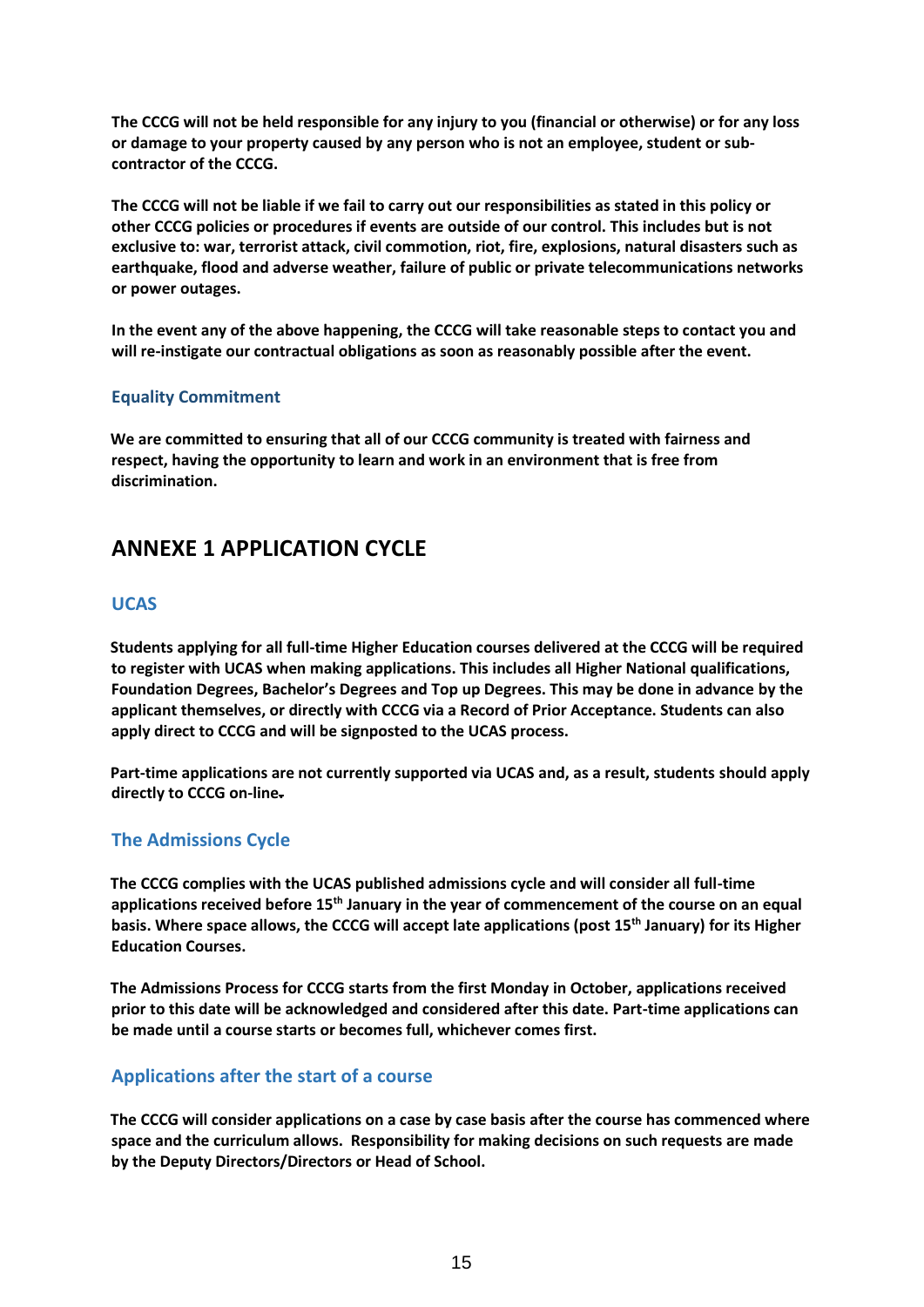#### <span id="page-15-0"></span>**Interview, Auditions, Admissions Tests and Portfolios**

**For some courses applicants will be required to attend additional selection measures to help curriculum staff in making decisions. Course information pages on the CCCG website detail whether this is applicable for each individual programme of study with details of what the selection criteria involve.**

**All interviews, auditions, admissions tests and portfolios will be reviewed equally with consideration given to applicants' individual circumstances. Where it is impractical for an applicant to travel, or provide specific requirements, the CCCG will aim to provide a reasonable alternative where possible.**

#### <span id="page-15-1"></span>**Communicating with applicants and timescales**

**The CCCG recognises the importance of keeping applicants informed and will provide effective updates throughout the admissions process. Communications will only be sent directly to the applicant or nominated representative as stated on the UCAS application form. The majority of our communications are sent electronically via email or through UCAS Track (full-time only). We send a range of information out throughout the cycle including:**

- **i.** Acknowledgement of application within 5 working days of receipt of your **application.**
- **ii.** Requests for further information within two weeks of receiving an application.
- **iii.** Invitations to submit portfolio or attend interview within two weeks of receiving an **application.**
- **iv.** Confirmation that a decision has been made on an application within two weeks of **receiving all required information, or five daysfollowing interview selection method.**
- **v. Confirmation of meeting entry conditions usually within 5 days of receiving exam <b>v results.**
- **vi. Joining/enrolment information – usually in August after confirmation of results.**

**In addition to the above the CCCG may also send out various supplementary communications about your chosen course area or the CCCG.**

#### <span id="page-15-2"></span>**Confirmation of application decision**

**Applicants will receive final decisions on their applications via UCAS Track (full-time) or letter (part-time). Successful students will usually receive either a conditional offer, where some of the selection criteria for the course is yet to be achieved, or an unconditional offer, where the applicant has demonstrated that they adequately meet the advertised selection criteria for the course. All students receive a Course Handbook at enrolment which provides further information about the course.**

**Unsuccessful applicants will also receive confirmation of their decision via UCAS Track (full-time) or letter (part-time). Please refer to the section above about making complaints or appeals.**